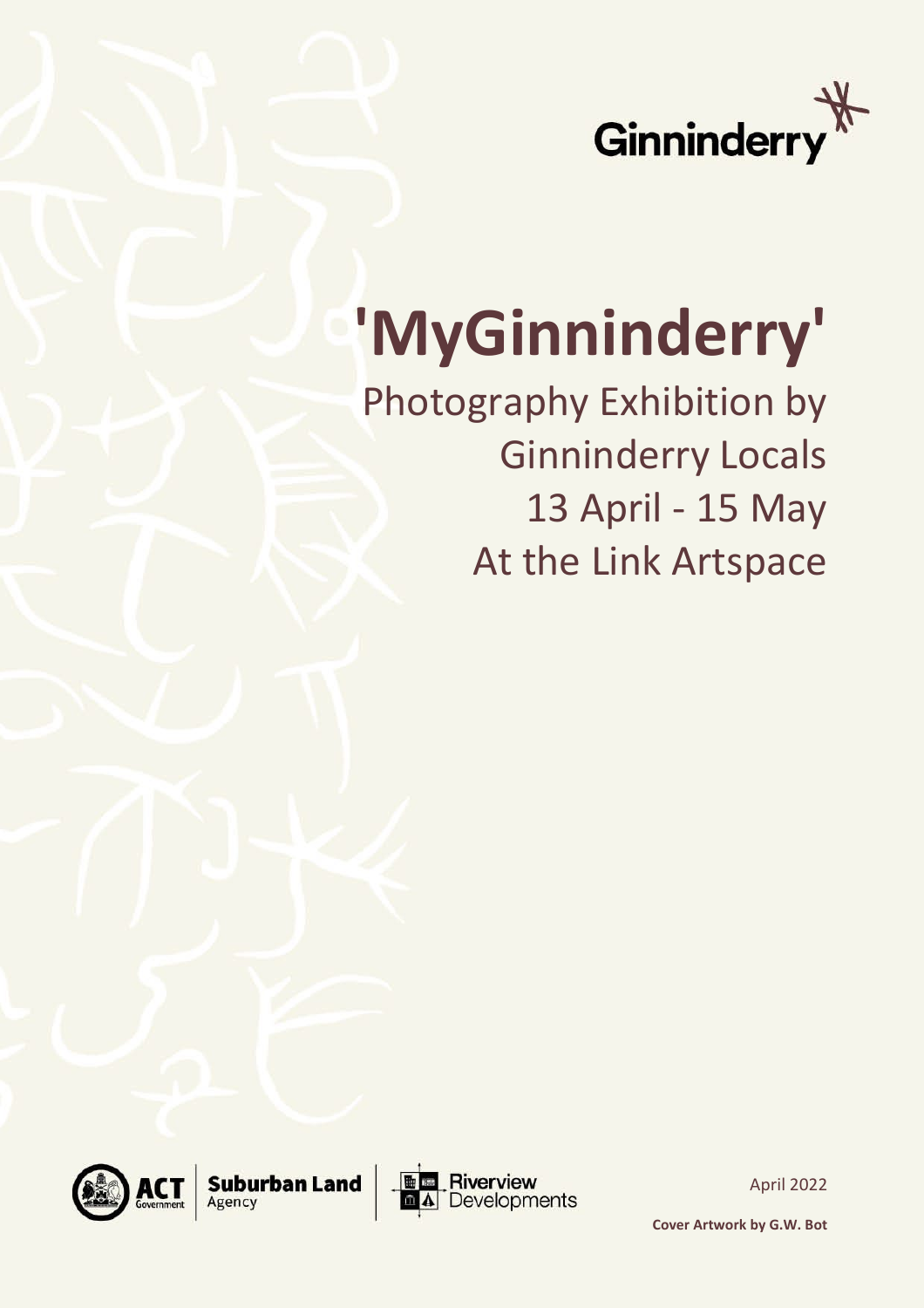

## **MyGinninderry**

This exhibition arose from the successful MyGinninderry Photography Competition held during the September-October 2021 COVID-19 Lockdown in the ACT.

The competition produced many beautiful photographs from the community and it was decided to bring some of the top entries to the public through this exhibition.

The photos reveal a love for the landscape and community of Ginninderry. Through residents eyes, we see what is valued in the places they live, work and play; most notably, an appreciation for the natural landscape around Ginninderry and the stunning sunsets over the Brindabella Mountain Ranges.

Many of the artworks are for sale. However, with the support of Ginninderry, the photographers have asked that any proceeds from sales go directly to charity.

Unless otherwise noted, all proceeds will be gifted to HelpingACT, recognising the month of Ramadan from 1 April to 1 May. HelpingACT facilitates and encourages members of our diverse society to give to those who need it, resulting in more compassionate and caring community. HelpingACT distributes food to many of Canberra's most needy, focusing on recent migrants and refugees. www.helpingact.org/donate

If you would like to purchase an artwork, please contact Tom Gray, and we will mark the artwork as sold.

Tom Gray Arts & Cultural Planning Advisor M: 0425 317 848

E: [tom@ginninderry.com](mailto:tom@ginninderry.com)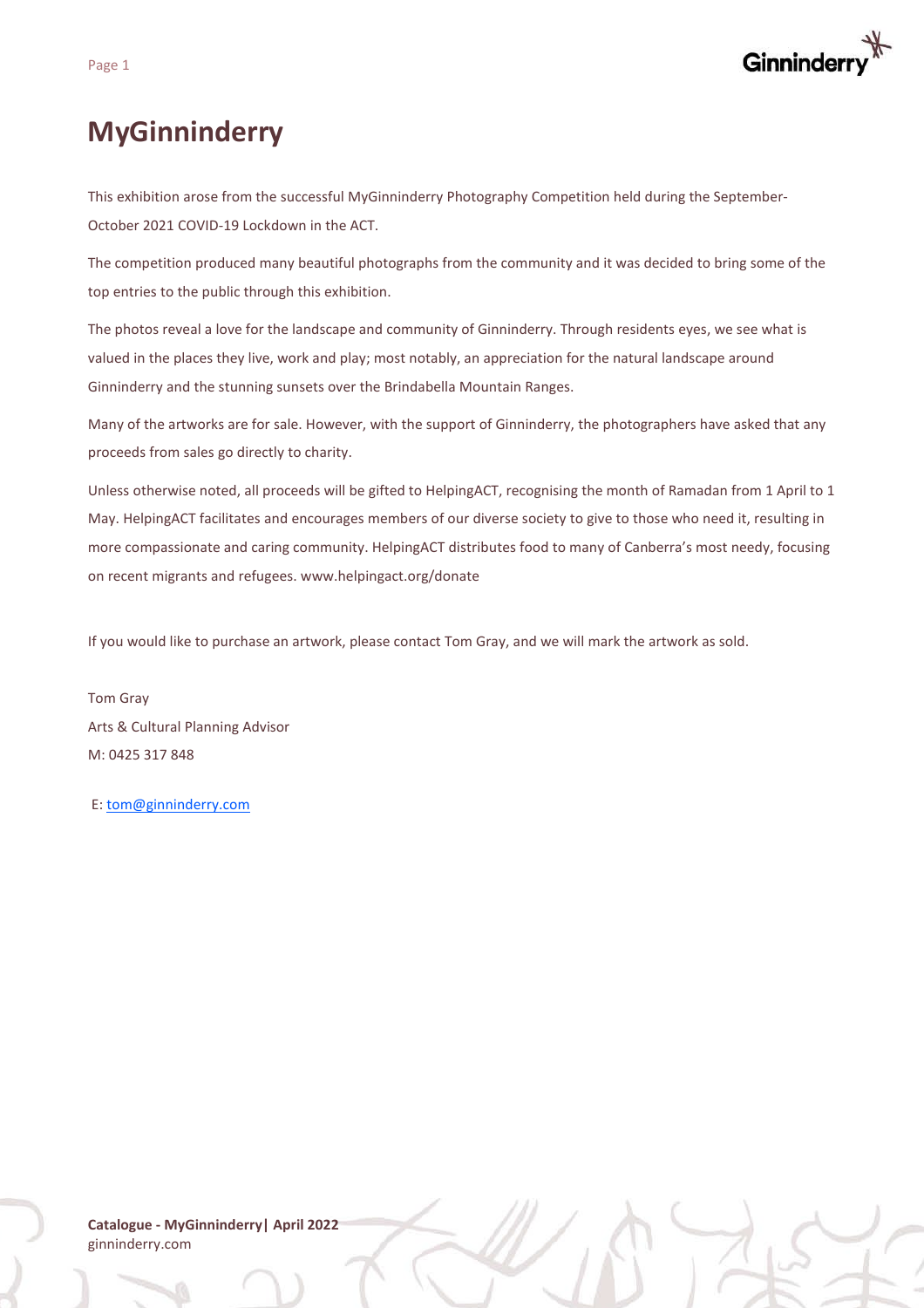

| The Little Things in<br>Life      | Ashley Modesti<br>18cm x 13cm     | \$25       |
|-----------------------------------|-----------------------------------|------------|
| <b>Rise and Vine</b>              | Ashley Modesti<br>18cm x 13cm     | \$25       |
| <b>Tackling the Urban</b><br>Lawn | Samantha Geerlings<br>30cm x 21cm | <b>NFS</b> |
| The Sky is the Limit              | Samantha Geerlings<br>30cm x 21cm | <b>NFS</b> |
| Sign of a good time               | Samantha Geerlings<br>18cm x 13cm | \$25       |
| <b>Relax and Pause</b>            | Catherine Sequeira<br>18cm x 13cm | \$25       |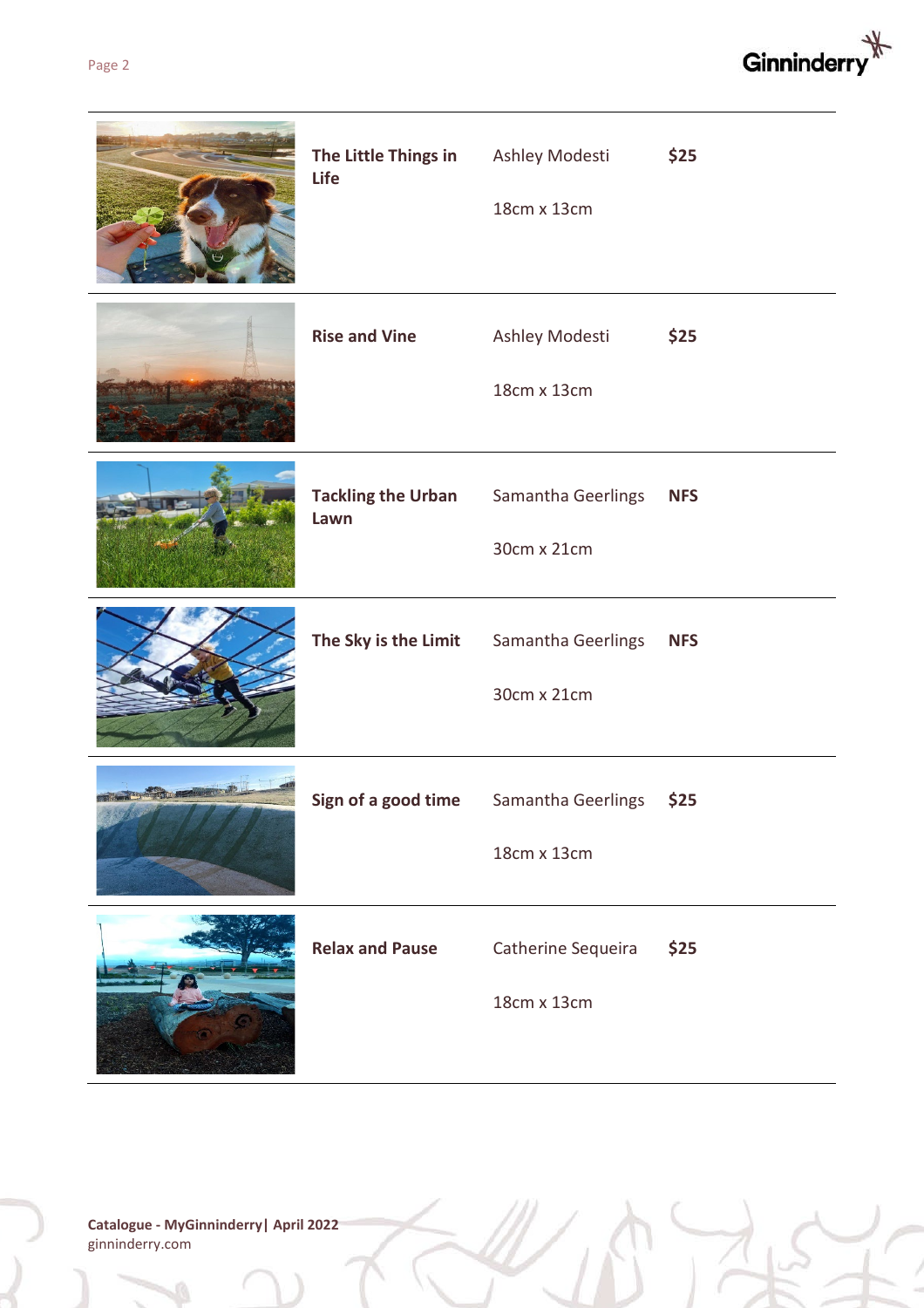

| The Gin' Tree                                                         | Christian Lewis<br>30cm x 21cm           | <b>NFS</b>                                       |
|-----------------------------------------------------------------------|------------------------------------------|--------------------------------------------------|
| <b>Open Hills</b>                                                     | Claire Page<br>18cm x 13cm               | \$25<br>(Donation to the Black<br>Dog Institute) |
| <b>Before It Was</b>                                                  | Claire Stramandinoli \$30<br>20cm x 20cm |                                                  |
| <b>Saturdays at Paddys</b>                                            | Jill Smith<br>30cm x 21cm                | <b>NFS</b>                                       |
| Strathnairn Streeton Kelly McMahon                                    | 18cm x 13cm                              | \$25                                             |
| Ginninderry's<br>diverse landscape<br>(Canberra's<br><b>Backyard)</b> | Nikhil Deshpande<br>30cm x 21cm          | \$35                                             |
| <b>Serenity</b>                                                       | Nimesh Gunasekere<br>30cm x 21cm         | <b>NFS</b>                                       |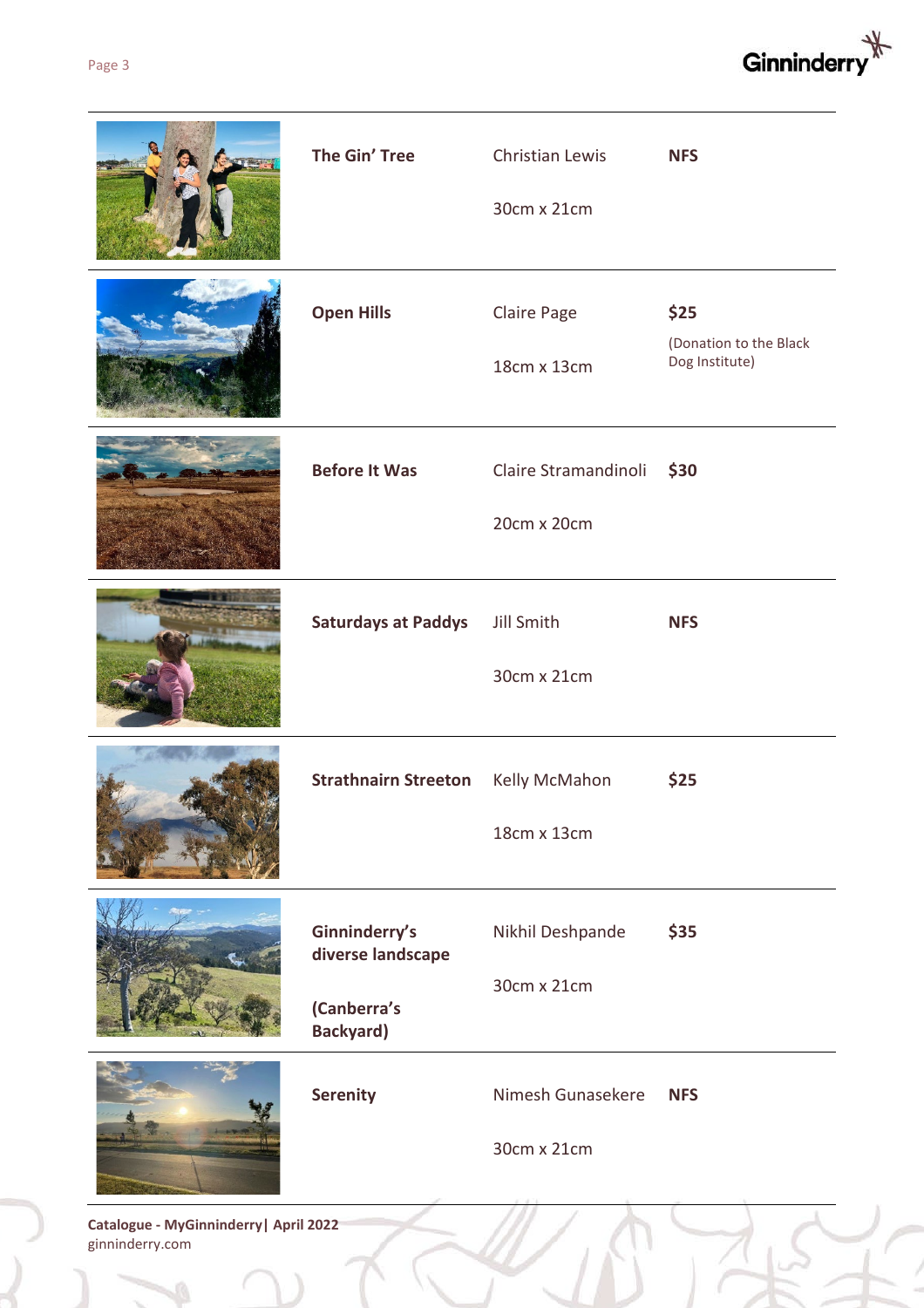

| <b>Beyond Clouds</b>                            | Parul Kashyap<br>30cm x 21cm              | \$35 |
|-------------------------------------------------|-------------------------------------------|------|
| <b>Pastel Sunset</b>                            | Parul Kashyap<br>30cm x 21cm              | \$35 |
| <b>Cloudy Days Make</b><br><b>Gorgeous Reds</b> | Parul Kashyap<br>30cm x 21cm              | \$35 |
| <b>Paradise Found</b>                           | Parul Kashyap<br>30cm x 21cm              | \$35 |
| <b>Calm Before the</b><br><b>Storm</b>          | Parul Kashyap<br>30cm x 21cm              | \$35 |
| <b>Green Heaven</b>                             | Sajith<br>Warnakulasooriya<br>18cm x 13cm | \$25 |
| <b>Terraces on Pro Hart</b>                     | <b>Truc Nguyen</b><br>18cm x 13cm         | \$25 |